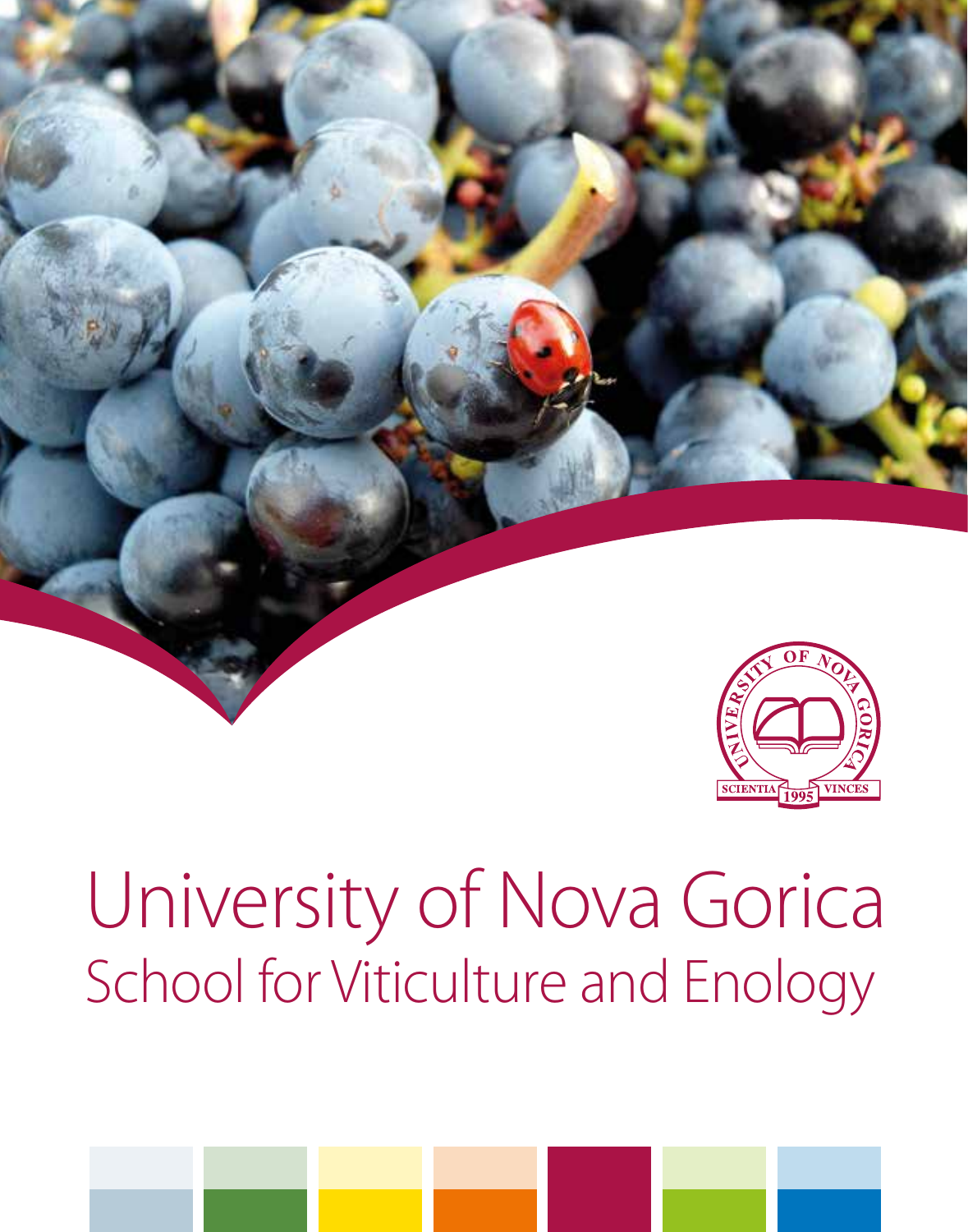## School for Viticulture and Enology Reaching Quality through Knowledge

The University of Nova Gorica's School of Viticulture and Enology provides multidisciplinary higher-education expertise in viticulture, enology, and wine marketing. It has been offering a uniform and specialised first-cycle (Bachelor's) programme since 2006, and in the 2019/2020 academic year it also launched a second-cycle (Master's) programme in viticulture and enology. Through its practical and international orientation, recognised national and international experts serving as guest lecturers, and close cooperation with the University of Nova Gorica's Wine Research Centre, the school ensures the continuous inflow of the latest knowledge and skills, and the acquisition of valuable experience that helps its graduates find jobs in their area of expertise.

As part of its Bachelor's programme, the school provides training for the independent organisation, management and marketing of smaller winemaking estates, and also allows students who plan to work at larger wineries to specialise further in viticulture and enology or wine marketing, depending on their professional goals.



The Master's programme provides the expertise that enables graduates to handle even more complex and demanding work processes in viticulture and winemaking (i.e., in growing and processing grapes and producing wine).

#### **The Bachelor's and Master's Programmes in Viticulture and Enology**

- • Are modelled on modern international programmes in viticulture and enology;
- Are the only academic programmes of this type in Slovenia;
- • Follow the latest theoretical, technological and scientific findings in the field;
- • Feature recognised and experienced national and international experts as lecturers;
- Follow the recommendations for training enologists provided by the International Organisation of Vine and Wine (OIV);
- • Cooperate closely with the Centre for Wine Research, thus allowing for the rapid transfer of new findings to students;
- Are practically oriented: placements or acquiring practical skills at the University of Nova Gorica's wine estate, with recognised and established winemakers, or at professional institutes, constitute an important part of the programme.

#### **Location**

The school offers both programmes in the Lanthieri Mansion in Vipava.

#### **Contact**

Secretary's office Tel.: 00386 59 09 97 00 E-mail: info.vsvv@ung.si http://www.ung.si/en/study/



School for Viticulture and Enology

tel.: +386 5 9099 700 | e-mail: info.vsvv@ung.si | www.ung.si/en/study/school-for-viticulture-and-enology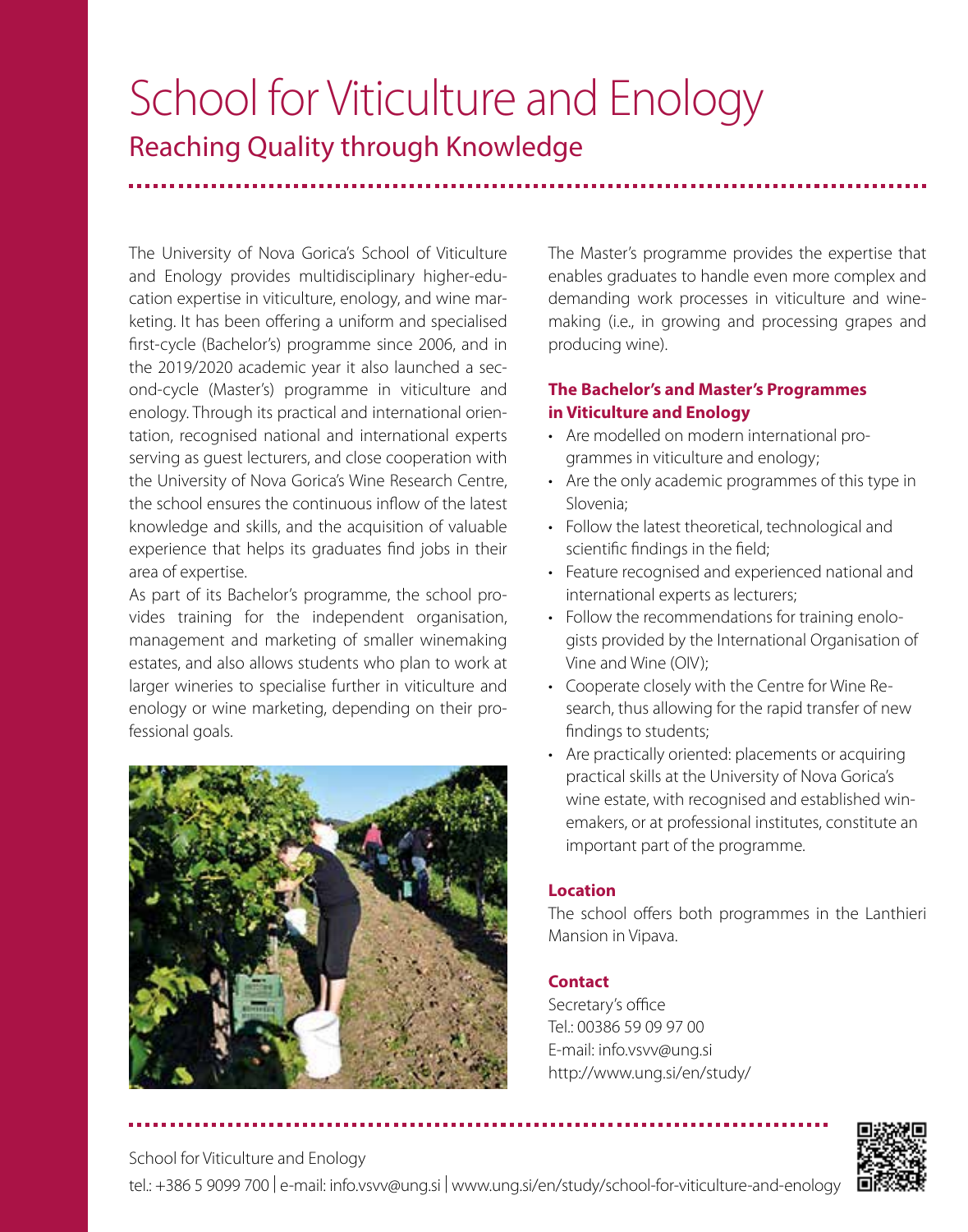

#### Description of the Bachelor's Programme in Viticulture and Enology

The Bachelor's Programme in Viticulture and Enology covers all the relevant topics in natural science, technology and social science that direct students towards independent management, such as winegrowing technologies, grapevine selection and nursery management, conventional and ecological grape production, winemaking technologies, winemaking analysis methods, grape and wine quality control, wine marketing and promotion, record keeping, etc.

#### **Admission requirements**

A high school diploma or its equivalent, completion of any four-year secondary-school programme (prior to 1 June 1995) or a vocational diploma in any secondary-school programme.

#### **Programme duration: 3 years**

To complete the programme, students must complete 180 ECTS credits or 60 in each year.

#### **ECTS credit breakdown**:

- Core courses: 25 courses (119 ECTS credits);
- Elective courses: 17 courses (36 ECTS credits);
- Placement and practical training: 400 hours (20 ECTS credits)
- Bachelor's thesis seminar (5 ECTS)

Practical work is a prominent feature of the Bachelor's Programme in Viticulture and Enology; theoretical knowledge is continuously complemented by lab classes, field instruction and placements (in the second and third years). During the first two years, the programme is uniform, offering solid basics in science and mathematics, as well as wine marketing to all students. In the third year, students can select the courses they would like to attend based on their personal interests. A large selection of elective courses offered at the school allows them to specialise in their areas of interest. In addition, students can select elective courses in other programmes offered by the University of Nova Gorica or other similar programmes in Slovenia or abroad.

Students complete the programme when they have fulfilled all its requirements, earning the title "Bachelor of Science in Viticulture and Enology" (*diplomirani inženir vinogradništva in vinarstva*).

More info about the courses can be found on web.